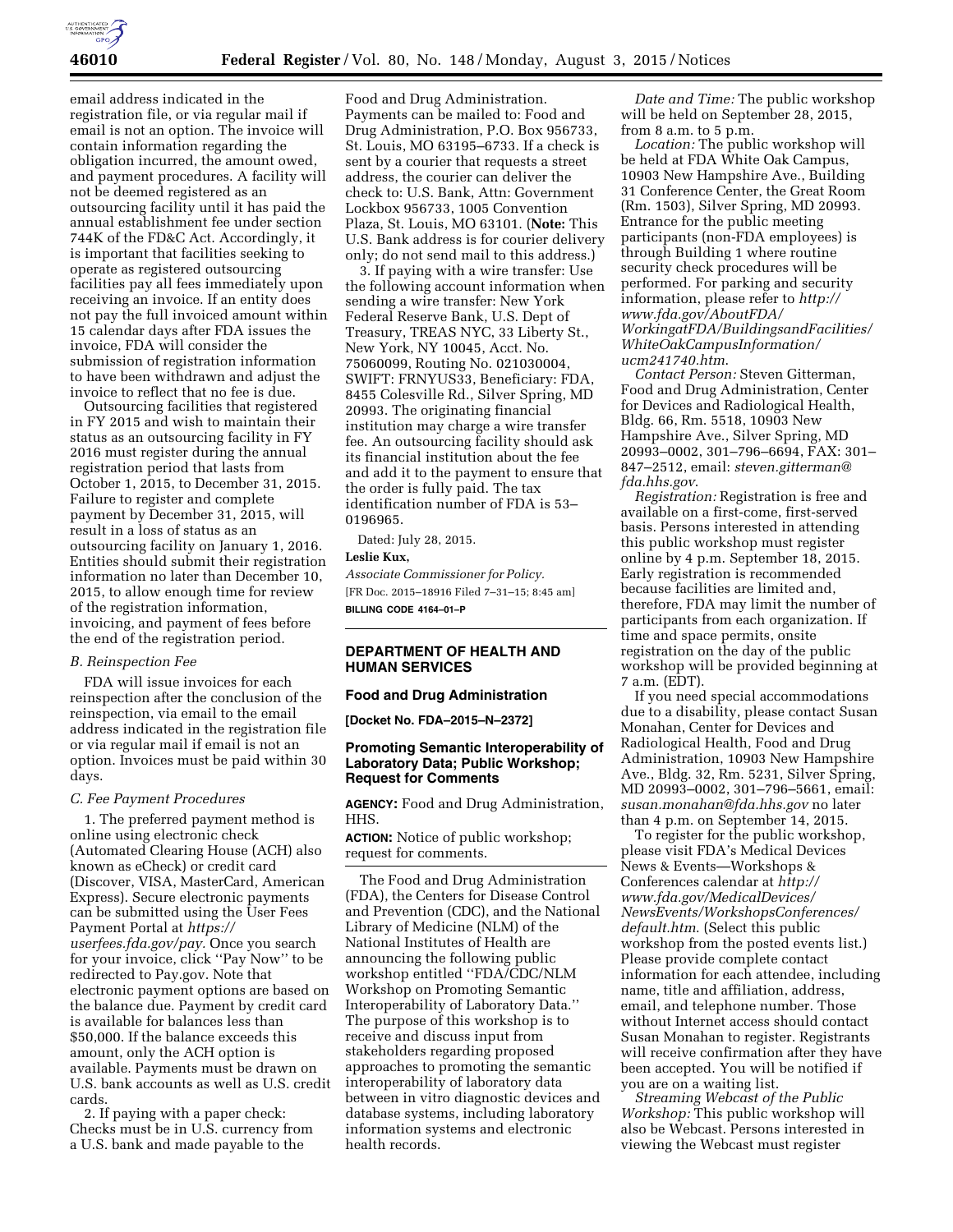online by September 18, 2015, 4 p.m. Early registration is recommended because Webcast connections are limited. Organizations are requested to register all participants, but to view using one connection per location. Webcast participants will be sent technical system requirements after registration and will be sent connection access information after September 23, 2015. If you have never attended a Connect Pro event before, test your connection at *[https://](https://collaboration.fda.gov/common/help/en/support/meeting_test.htm)*

*[collaboration.fda.gov/common/help/en/](https://collaboration.fda.gov/common/help/en/support/meeting_test.htm) [support/meeting](https://collaboration.fda.gov/common/help/en/support/meeting_test.htm)*\_*test.htm*. To get a quick overview of the Connect Pro program, visit *[http://www.adobe.com/](http://www.adobe.com/go/connectpro_overview) [go/connectpro](http://www.adobe.com/go/connectpro_overview)*\_*overview*. (FDA has verified the Web site addresses in this document, but FDA is not responsible for any subsequent changes to the Web sites after this document publishes in the **Federal Register**.)

*Requests for Oral Presentations:* This public workshop includes a public comment session. During online registration you may indicate if you wish to present during a public comment session, and which topics you wish to address. FDA has included general topics in this document which will be addressed in greater detail in a subsequent discussion paper (see **SUPPLEMENTARY INFORMATION**). FDA will do its best to accommodate requests to make public comments. Individuals and organizations with common interests are urged to consolidate or coordinate their presentations, and request time for a joint presentation, or submit requests for designated representatives to participate in the focused sessions. All requests to make oral presentations must be received by September 2, 2015. FDA will determine the amount of time allotted to each presenter and the approximate time each oral presentation is to begin, and will select and notify participants by September 7, 2015. If selected for presentation, any presentation materials must be emailed to Michael Waters at *[michael.waters@](mailto:michael.waters@fda.hhs.gov) [fda.hhs.gov](mailto:michael.waters@fda.hhs.gov)* no later than September 18, 2015, 5 p.m. No commercial or promotional material will be permitted to be presented or distributed at the public workshop.

*Comments:* FDA, CDC, and NLM are holding this public workshop to receive input from stakeholders and discuss proposed approaches to promoting the semantic interoperability of laboratory data between in vitro diagnostic devices and database systems, including electronic health records. In order to permit the widest possible opportunity to obtain public comment, FDA is soliciting either electronic or written comments on all aspects of the public

workshop topics. The deadline for submitting comments related to this public workshop is 4 p.m. on October 26, 2015.

Regardless of attendance at the public workshop, interested persons may submit either electronic comments regarding this document to *[http://](http://www.regulations.gov) [www.regulations.gov](http://www.regulations.gov)* or written comments to the Division of Dockets Management (HFA–305), Food and Drug Administration, 5630 Fishers Lane, Rm. 1061, Rockville, MD 20852. It is only necessary to send one set of comments. Identify comments with the docket number found in brackets in the heading of this document. Received comments may be seen in the Division of Dockets Management between 9 a.m. and 4 p.m., Monday through Friday, and will be posted to the docket at *[http://](http://www.regulations.gov) [www.regulations.gov](http://www.regulations.gov)*.

*Transcripts:* Please be advised that as soon as a transcript is available, it will be accessible at *[http://](http://www.regulations.gov) [www.regulations.gov](http://www.regulations.gov)*. It may be viewed at the Division of Dockets Management (see *Comments*). A transcript will also be available in either hardcopy or on CD–ROM, after submission of a Freedom of Information request. Written requests are to be sent to the Division of Freedom of Information (ELEM– 1029), Food and Drug Administration, 12420 Parklawn Dr., Element Bldg., Rockville, MD 20857. A link to the transcripts will also be available approximately 45 days after the public workshop on the Internet at *[http://](http://www.fda.gov/MedicalDevices/NewsEvents/WorkshopsConferences/default.htm) [www.fda.gov/MedicalDevices/](http://www.fda.gov/MedicalDevices/NewsEvents/WorkshopsConferences/default.htm) [NewsEvents/WorkshopsConferences/](http://www.fda.gov/MedicalDevices/NewsEvents/WorkshopsConferences/default.htm) [default.htm](http://www.fda.gov/MedicalDevices/NewsEvents/WorkshopsConferences/default.htm)*. (Select this public workshop from the posted events list). **SUPPLEMENTARY INFORMATION:** 

#### **I. Background**

There is broad acknowledgement that interoperability between information providers and information consumers is essential for progress in health care. Semantic interoperability is the building block for permitting meaningful use of medical information across disparate systems; it is essential for supporting patient care, medical research, epidemiology, and numerous other patient health public health goals.

Laboratory tests are a critical aspect of patient care that may influence between 70 to 80 percent of clinical decisions and represent an important target for achieving interoperability. Much of laboratory information is directly generated by medical devices and as such should be readily amenable to standardization that would enable semantic interoperability; however, significant challenges exist both in the adoption of standards by device

manufacturers and implementation by clinical and public health laboratories. FDA, CDC, and NLM are in unique positions to encourage and promote the adoption of standards for laboratory data that can enable semantic interoperability through the public health mandate of the Department of Human and Health Services (HHS), the role of FDA in device regulation, the leadership role of CDC in laboratory science and support, and the pivotal role of NLM in the development, enhancement, and adoption of clinical vocabulary standards.

The primary purpose of this workshop is to discuss and receive input from stakeholders regarding standards for the reporting of laboratory data and means to facilitate adoption by industry and laboratories. Specific models for semantic interoperability of laboratory data will be discussed, including the use of Logical Observation Identifiers Names and Codes (LOINC) for identifying laboratory tests, uniform Systematized Nomenclature of Medicine-Clinical Terms (SNOMED– CT) coding sets for describing results of qualitative test results and Unified Code for Units of Measure (UCUM) reporting of quantitative results. The use of other standards within interoperable laboratory result messages such as Unique Device Identifier (UDI) codes will also be addressed, as well as mechanisms for distributing device coding information such as Structured Product Labeling (SPL) or Electronically Exchanging Directory of Services (eDOS). Specifically, NLM, CDC, and FDA seek input from laboratorians, industry, government, academia, health care practitioners, and other stakeholders on these topics. This discussion is viewed as essential in expediting the adoption of standards to facilitate semantic interoperability of laboratory results.

## **II. Topics for Discussion at the Public Workshop**

This public workshop will consist of brief presentations providing information to frame the goals of the workshop, and an interactive discussion via several panel sessions. The presentations will focus on proposed interoperability standards and mechanisms to promote adoption and implementation. Following the presentations there will be a moderated discussion where the participants and additional panelists will be asked to provide their individual perspectives.

In advance of the meeting, FDA, CDC, and NLM will place a summary of the issues they believe need to be addressed for promoting semantic interoperability